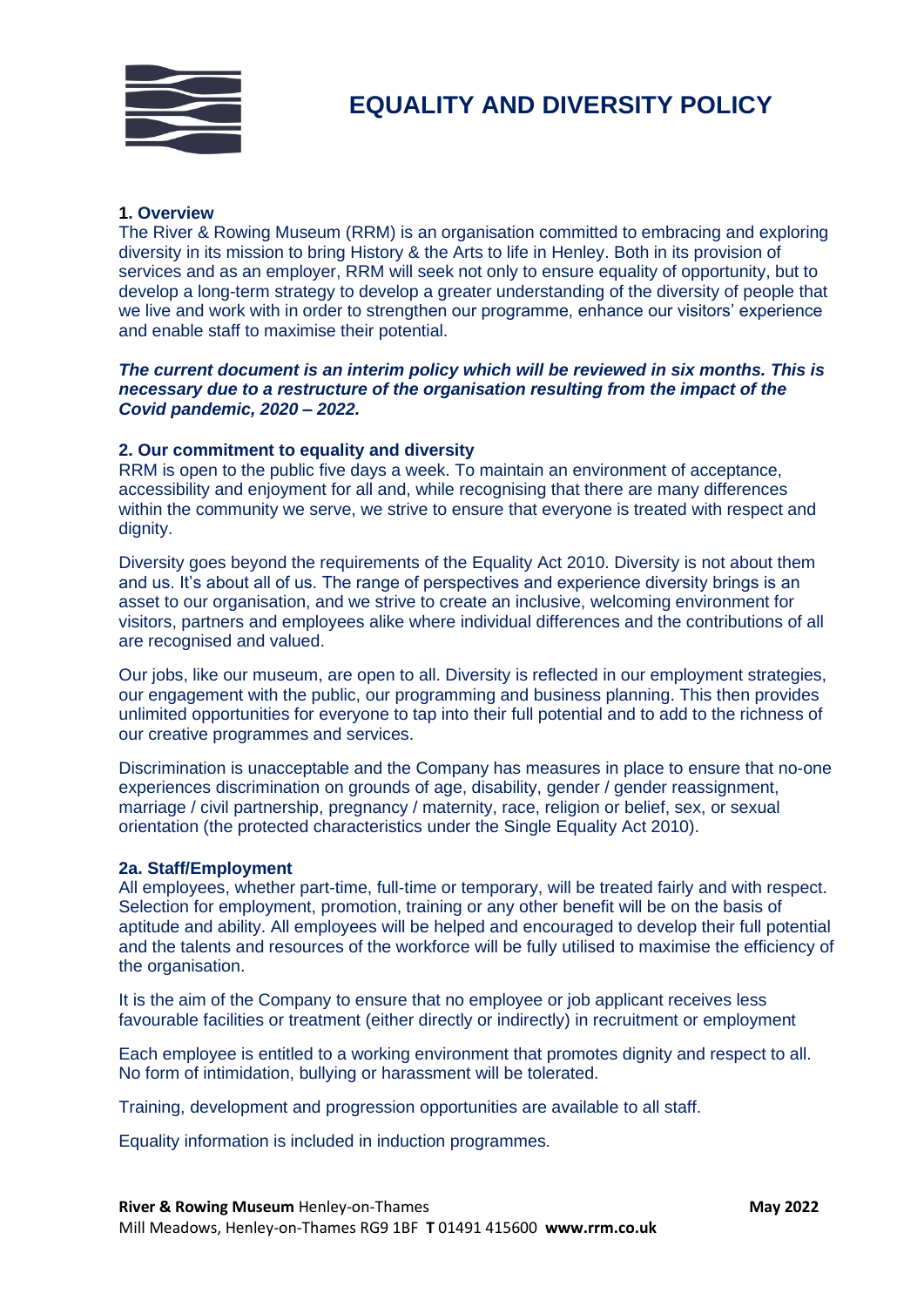

# **EQUALITY AND DIVERSITY POLICY**

Training will be provided for managers on this policy and the associated arrangements. All managers who have an involvement in the recruitment and selection process will receive specialist training and/or support

Employees have a right to pursue a complaint concerning discrimination or victimisation via the Company Grievance or Harassment Procedures.

Discrimination and victimisation will be treated as disciplinary offences and they will be dealt with under the Company Disciplinary Procedure.

Responsibility for ensuring the effective implementation and operation of the arrangements will rest with the Chief Executive and at Board level. Managers will ensure that they and their staff operate within this policy and arrangements, and that all reasonable and practical steps are taken to avoid discrimination.

#### *Each manager will ensure:*

Responsibility for ensuring that there is no unlawful discrimination rests with all staff and the attitudes of staff are crucial to the successful operation of fair employment practices. In particular, all members of staff should:

- comply with policies, codes and arrangements.
- not discriminate in their day-to-day activities or induce others to do so.
- not victimise, harass or intimidate other staff or groups who have, or are perceived to have one of the protected characteristics.
- ensure no individual is discriminated against or harassed because of their association with another individual who has a protected characteristic.
- inform their manager if they become aware of any discriminatory practice.

#### *For employees with disabilities, the Company will:*

- make reasonable adjustments to maintain the services of an employee who becomes disabled, for example, training, provision of special equipment, reduced working hours. (NB: managers are expected to seek advice on the availability of advice and guidance from external agencies to maintain disabled people in employment).
- include disabled people in training/development programmes.
- give full and proper consideration to disabled people who apply for jobs, having regard to making reasonable adjustments for their particular aptitudes and abilities to allow them to be able to do the job.

#### **2b. Customer Service/Interaction with the Public**

In the provision of the Company's goods and services, our staff will not discriminate directly or indirectly, or harass customers or clients because of age, disability, gender reassignment, pregnancy and maternity, race, religion or belief, sex, and sexual orientation.

Third-party harassment occurs where a Company employee is harassed, and the harassment is related to a protected characteristic, by third parties such as clients or customers. RRM will not tolerate such actions against its staff, and the employee concerned should inform their manager / supervisor at once if this has occurred. RRM will fully investigate and take all reasonable steps to ensure such harassment does not happen again.

The Company attaches particular importance to the needs of disabled visitors and making reasonable adjustments to accommodate their needs.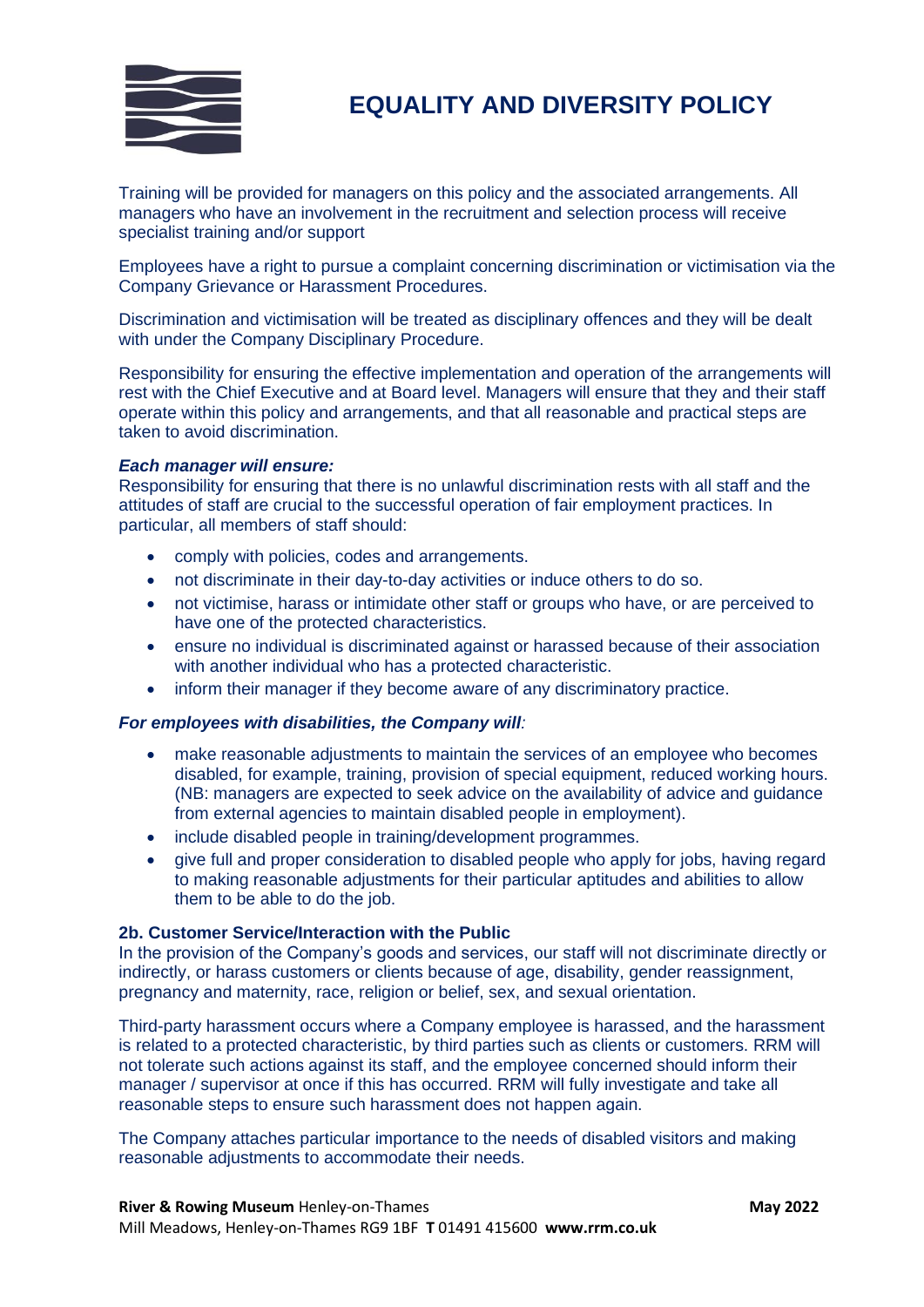

# **2c. Programming and Planning**

RRM offers a programme that is flexible, engaging and accessible to a wide and growing audience. Artistic plans are part of our Business Plan and are reviewed and evaluated by the staff team and RRM's Board. The commitment to diversity goes to the heart of RRM's creative processes.

# **3. Monitoring/Implementation**

The Steering Group of Senior Managers audits the whole of our practice and develops an action plan to improve and set out long-term aims, identifying the targets the Company needs to meet.

As part of our commitment, we engage in the routine collection and analysis of information on employees by gender, marital status, ethnic origin, sexual orientation, religion / beliefs. Information regarding the number of staff who declare themselves as disabled will also be maintained

Marketing & Communications will be responsible for:

- $\circ$  a review of visitor profiling and data collection, to measure that our audiences reflect the demography of the area improving the accessibility of our communication channels, seeking advice and accreditation where appropriate.
- o provision of information and other literature in a range of accessible formats, including Braille, audio, large print, electronic formats on request, as well as making information easily available online.
- $\circ$  ensuring that our current accessible facilities are well promoted to all visitors and that we offer to cater for people with particular requirements.
- o ensuring that all visual representations of our activities represent diverse communities in a meaningful and non-tokenistic fashion.

Our Visitor Operations Manager will be responsible for:

 $\circ$  directing complaints received by visitors in connection with Equality of Opportunity in public spaces and continually improving our visitor services to meet the needs of our visitors.

Our curatorial team and our new Education Team will be responsible for:

o Creating, monitoring and evaluating distinct and differentiated programmes for diverse audiences. Developing new programmes of artistic activities for audiences and participants that address areas of targeted growth in engagement from distinct and diverse groups.

## **4. Related Policies**

This Policy should be read in conjunction with all other policies and procedures which may be used to monitor and improve Equality and Diversity within RRM.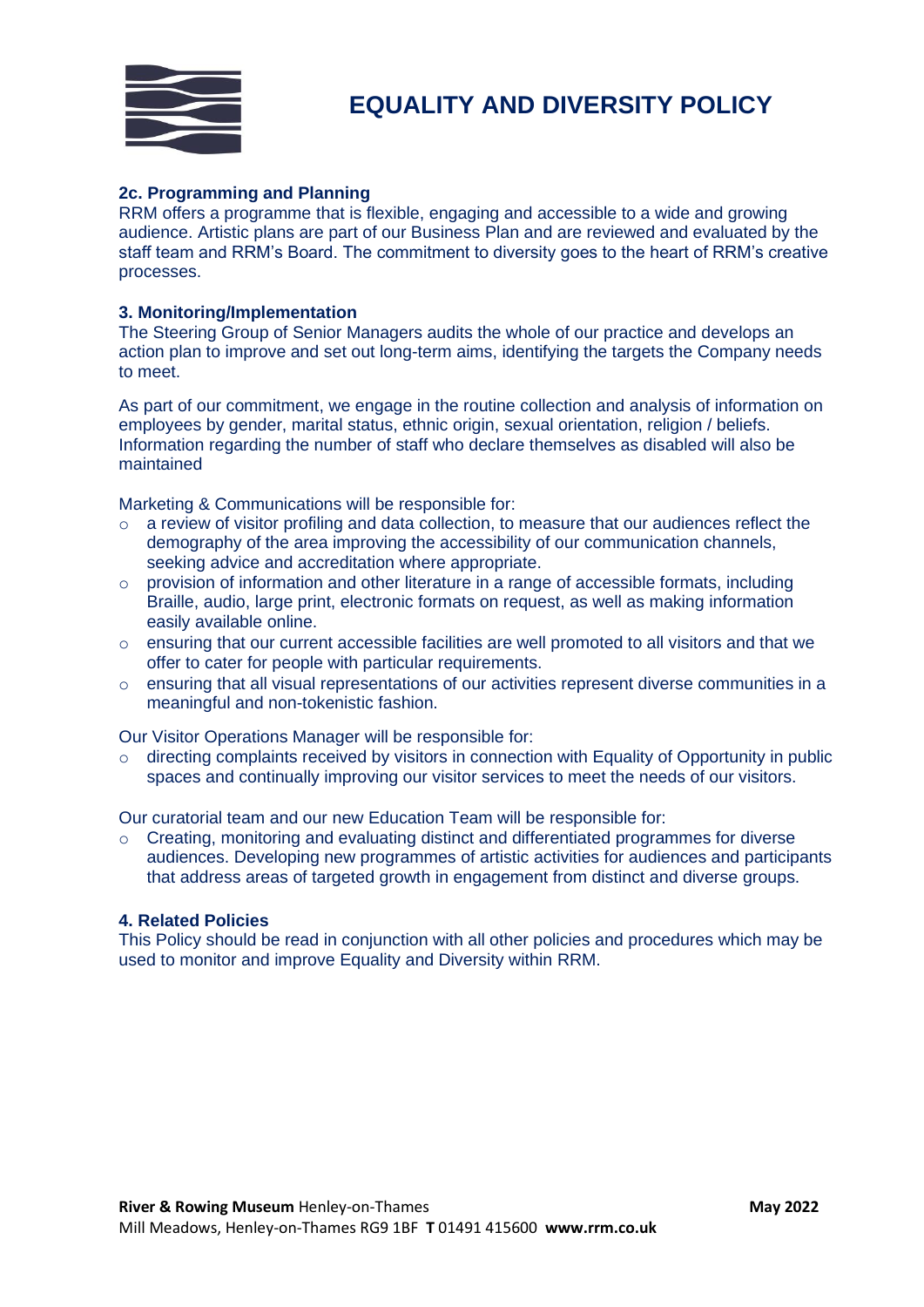

# **EQUALITY AND DIVERSITY POLICY**

# **Diversity Action Draft Plan 2022**

The following action plan breaks down considerations by area of activity, and is intended to cover every area of our work

# **a) Policy development, governance & decision making**

# • **Objectives**

- ➢ Publicly commit & deliver on the promotion of diversity and equality of opportunity in all areas of activity.
- $\triangleright$  Ensure that the Trustees are representative of the communities and audiences we serve.

# • **Current provision**

With the exception of an Equal Opportunities policy that predominantly relates to employment and is not publicly available, the Foundation makes no statement on Equality & Diversity issues.

The RRM Foundation currently has 13 Trustees which include those nominated Henley-on-Thames Town Council, of whom 6 are women.

To date, we have not asked Trustees for information regarding their ethnicity, age or disabilities, however the group would appear to be mono-cultural and over the age of 30.

The appointment of Trustees has been a closed process with existing Trustees nominating potential future Trustees.

## • **What we are going to do to deliver our objectives**

- ➢ Publish our Equality & Diversity Policy.
- ➢ Undertake an equal opportunities and skills audit of our Trustee board.
- ➢ Following the audit, create a more robust recruitment process for Board representation, based on the creation of a role description for Trustees, and being mindful of protected characteristics as well as skills.
- $\triangleright$  Publicly advertise for Trustees against role description using a range of media and appropriate networks.
- ➢ Annual discussion/monitoring of diversity issues with Trustees/Senior staff.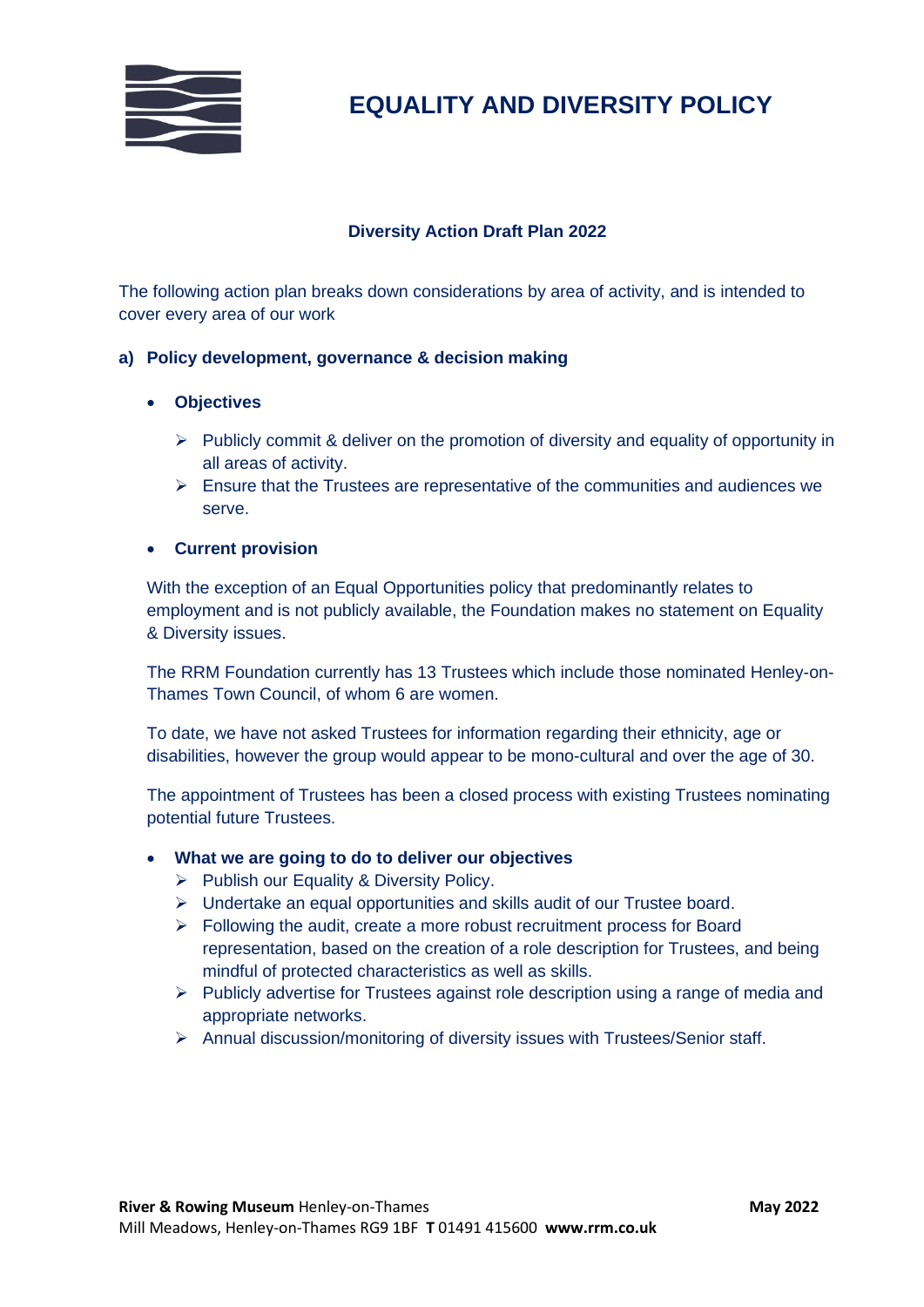

# **b) Staff and volunteer recruitment retention & training**

# • **Objectives**

- $\triangleright$  To elicit job and volunteer applications from a diverse range of people reflective of the communities we serve.
- $\triangleright$  To have a suitably qualified and trained staff reflective of the communities we serve.
- $\triangleright$  To have a diverse pool of volunteers with diverse interests, qualifications and training who are reflective of the communities we serve**.**

# • **Current provision**:

Whilst potential employees complete an Equal Opportunities monitoring form as part of the application process, nothing is currently done with the information obtained.

Equal Opportunities monitoring has not been undertaken with volunteers.

Equal Opportunities monitoring has not been undertaken on the current workforce.

A Training Needs analysis has not been undertaken with staff or volunteers.

Advertising for staff has been predominantly through local newspapers, LinkedIn, Indeed and social media, as well as museum networks, the Arts Council website and the local Museum Development Officer.

The Museum has small pool of volunteers; however, recent recruitment has been minimal.

## • **How we are going to do to deliver our objectives**

- $\triangleright$  Monitor Equal Opportunities information gained from the recruitment process.
- ➢ Review recruitment for staff/volunteers to include more diverse networks.
- ➢ Undertake Equal Opportunities audit of existing staff/volunteers.
- ➢ Annual Equality/Diversity discussion with staff/volunteers.
- ➢ Undertake Training Needs analysis for staff/volunteers.

## **c) Audience Development, Fundraising and Communications**

- **Objectives**
- ➢ Improve understanding of current audiences, creating a baseline to evaluate progress.
- $\triangleright$  Conduct regular audience research and evaluation.
- $\triangleright$  Ensure marketing and communications materials relate to diverse audiences.
- ➢ Ongoing assessment and action to remove barriers to attendance.
- ➢ Research and submit funding applications to support increased access to RRM, building, programme and services.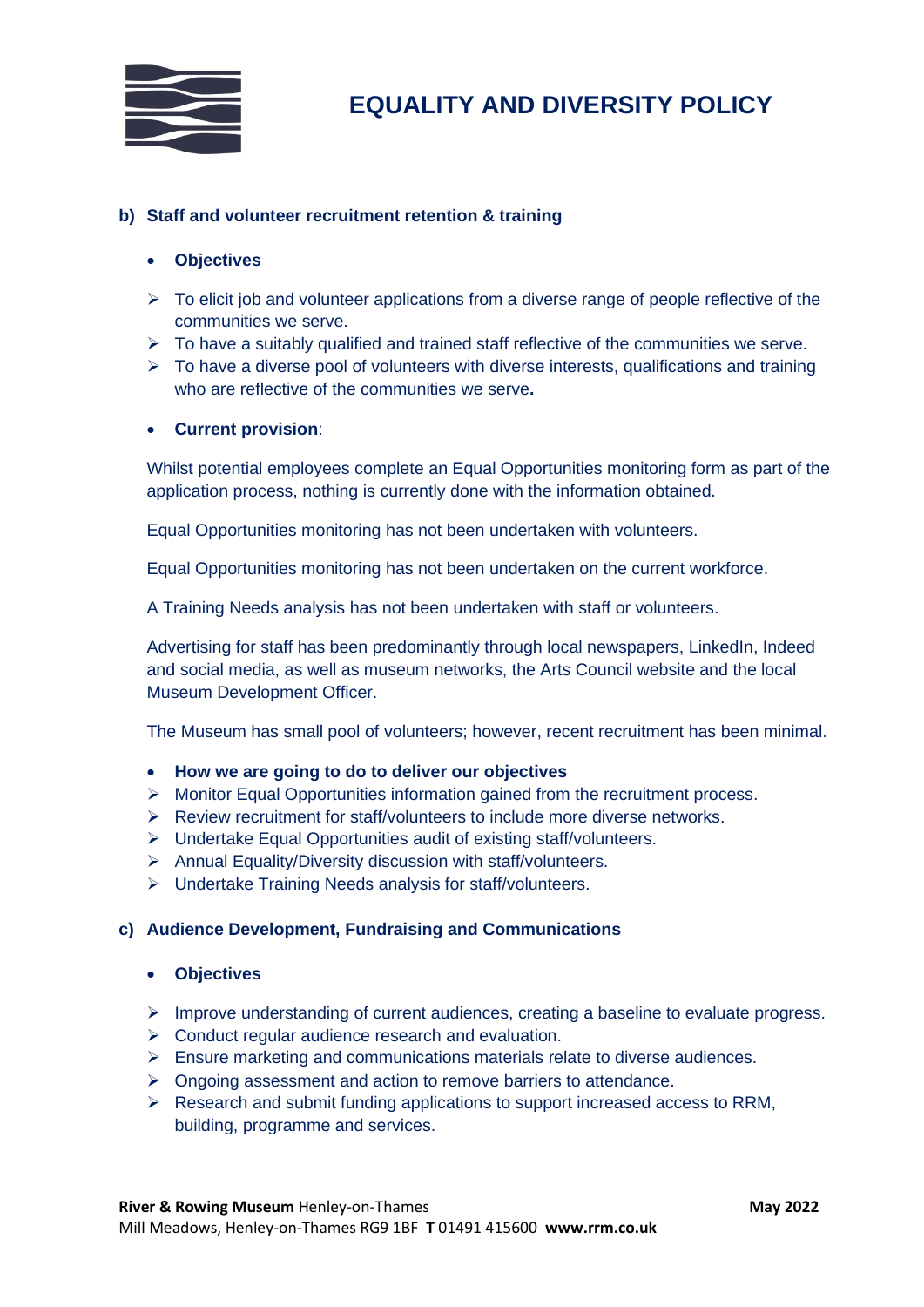

# • **Current provision**

# We currently:

- $\triangleright$  charge for admission to the museum and its education services
- ➢ utilise diverse communication tools
- $\triangleright$  distribute promotional literature across a wide range of communities and locations
- $\triangleright$  work in partnership with local schools, colleges and universities
- $\triangleright$  seek funding from charitable trusts supporting formal and informal learning

# • **What we are going to do to deliver our objectives**

- ➢ Undertake analysis of current/potential service users.
- ➢ Review print/website
- ➢ Extend Outreach programmes
- $\triangleright$  Develop new partnerships with local community groups
- $\triangleright$  Develop and effectively communicate, a programme targeting the local aging population.
- ➢ Support development of building and services to broaden audiences.

# **d) Building & Services**

## • **Objectives**

- $\triangleright$  To make our premises and services accessible and flexible, always seeking to meet the needs of a diverse audience and workforce.
- $\triangleright$  To train staff to meet the needs of a diverse audience, including visitors with disabilities.
- $\triangleright$  To support the diversification of the team by considering job roles and requirements, flexible working, apprenticeships and mentoring schemes.

## • **Current provision**

- ➢ Premises has overall good physical accessibility, including exhibitions and displays.
- ➢ Staff awareness of Diversity issues has not been assessed or extended.

## • **What are we going to do to deliver our objectives?**

- $\triangleright$  Use the Visit England VAQAS accreditation to help guide, measure and improve accessibility.
- ➢ Ensure that Equality and Diversity measures are adopted as routine when change /improvement to premises or services are considered.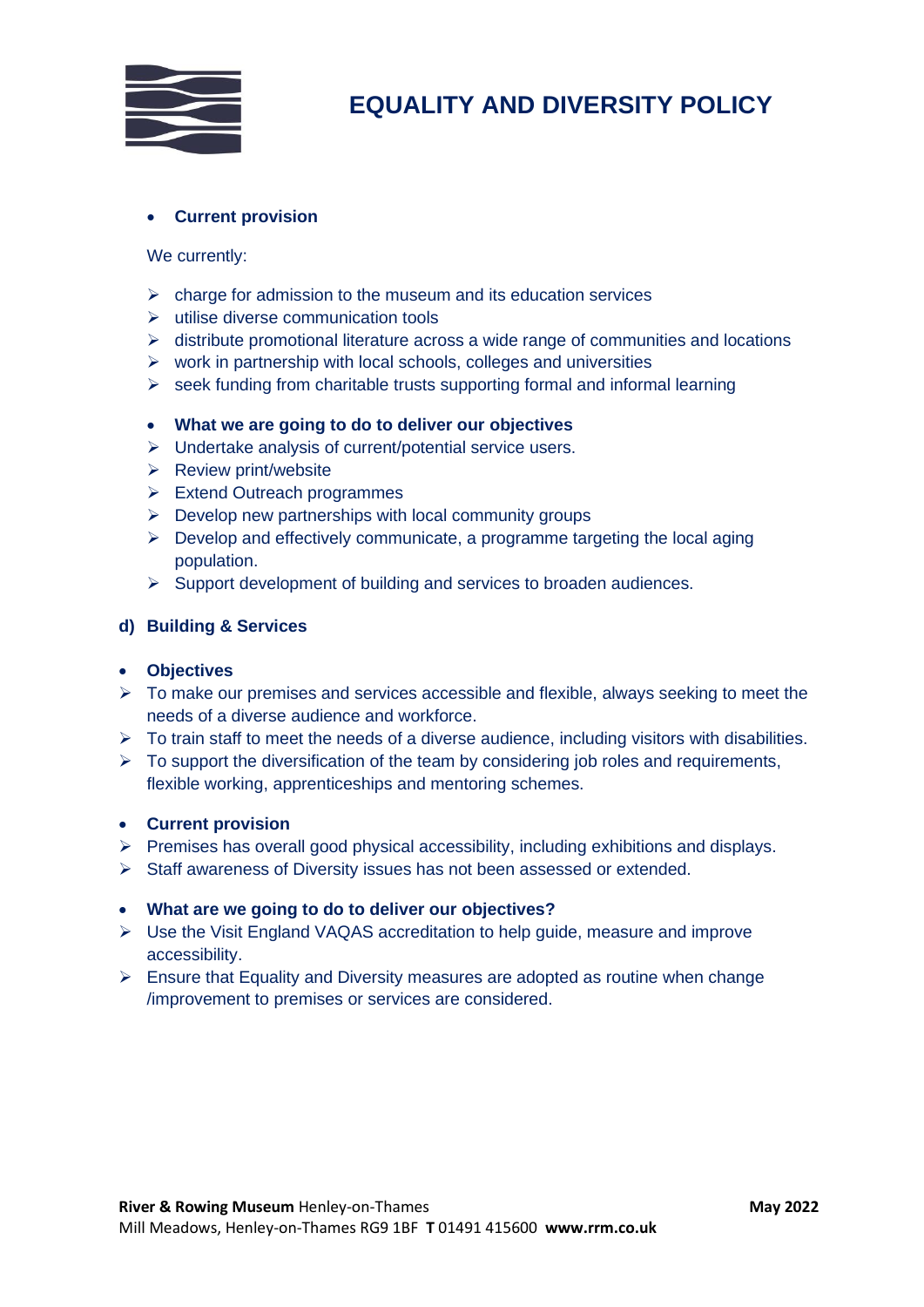

# **e) Programme (Learning & Curatorial)**

# • **Objectives**

- ➢ To build partnerships with relevant communities to plan and deliver a diverse programme.
- ➢ To reflect more diverse cultures in our marketing of exhibitions, collections and educational services.

To broaden perceptions of the sport of rowing reflecting the international dimension of rowing, rivers and our communities.

## • **Current provision**

- $\triangleright$  A commitment to equality and diversity is written into the Collections Policy.
- $\triangleright$  Learning Department is committed to working with formal education groups from all backgrounds including special needs groups.
- ➢ Exhibition programme represents diverse communities.
- $\triangleright$  Gallery updates have begun to be made with a view to including broader communities

# • **What we are going to do to deliver our objectives**

- $\triangleright$  Further integrate para-rowing, women's rowing, international rowing, club rowing and professional rowing into the interpretation in the main galleries.
- $\triangleright$  Ensure diversity and equality re considered where updates are made to the permanent collections.
- $\triangleright$  Deliver at least 1 exhibition per year that looks at different cultures and/or underrepresented audiences.
- ➢ Deliver at least 1 event per brochure period that reflects or represents different cultures and/or under-represented audiences.

## **D McFadyen**

Visitor Operations Manager/Interim Designated Safeguarding Officer

May 2022 (To be reviewed in 6 months (November 2022) or before if there are major changes in legislation or the organisation.

*Reviewed May 2022*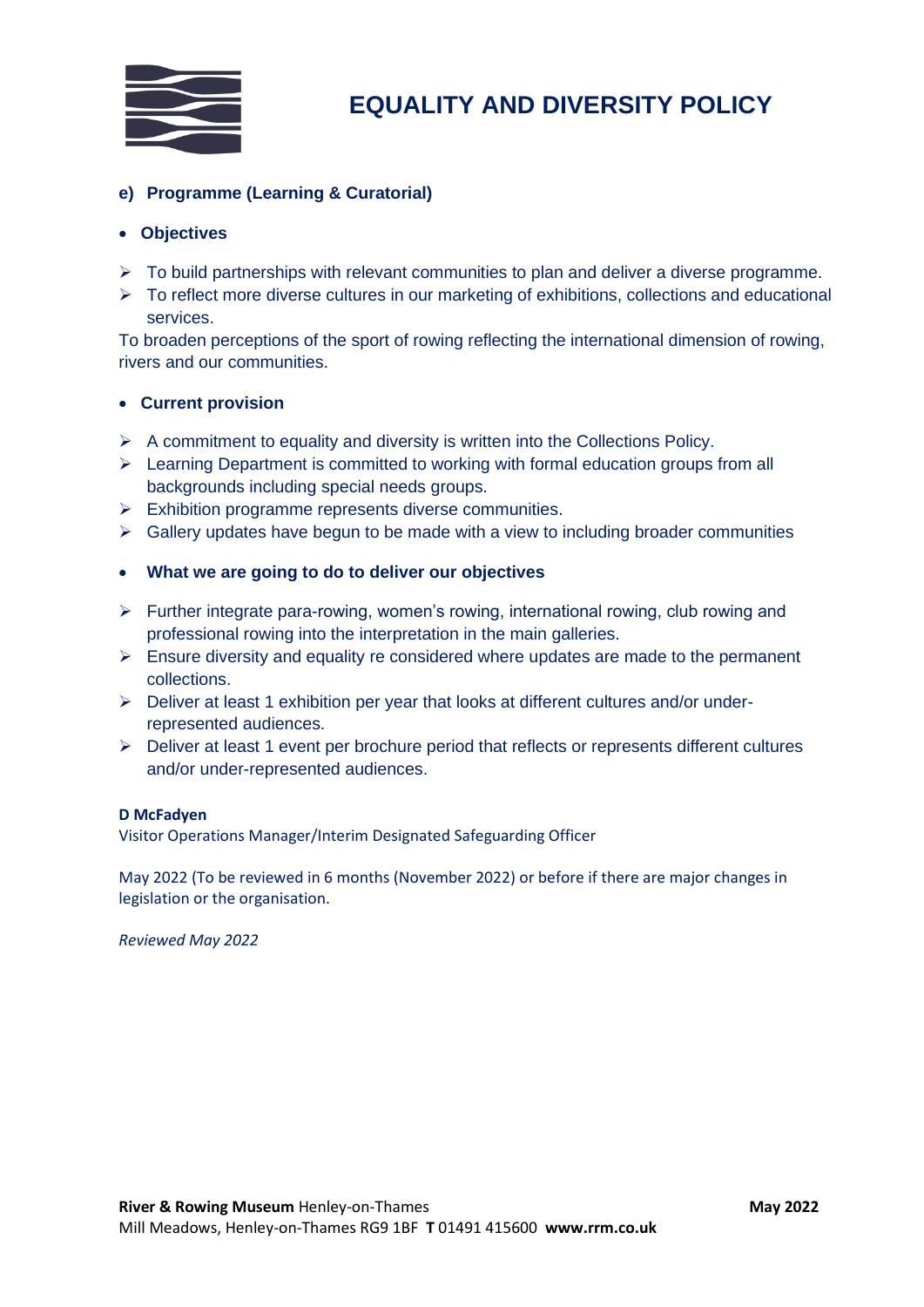

# **Equality and Diversity Monitoring Ethnicity**

Please state what you consider your ethnic origin to be. Ethnicity is distinct from nationality and the categories below are based on the 2001 Census in alphabetical order.

**Name**…………………………………………………………..

Staff member /Trustee /Volunteer (please delete as appropriate)

| <b>Asian</b>                                              | <b>Black</b>                         | <b>Chinese or other ethnic</b><br>group |
|-----------------------------------------------------------|--------------------------------------|-----------------------------------------|
| $\Box$ Indian                                             | $\Box$ Caribbean                     | $\Box$ Chinese                          |
| $\Box$ Pakistani                                          | $\Box$ African                       | $\Box$ Any other ethnic group           |
| $\square$ Bangladeshi                                     | $\Box$ Any other Black               | (please write in)                       |
| $\Box$ Any other Asian<br>background<br>(please write in) | background<br>(please write in)      |                                         |
| <b>Mixed</b>                                              | <b>White</b>                         |                                         |
|                                                           |                                      |                                         |
| $\Box$ White and Black Caribbean                          | $\square$ English                    | $\Box$ Rather not say                   |
| $\Box$ White and Black African                            | $\Box$ Irish                         |                                         |
|                                                           | $\Box$ Scottish                      |                                         |
| $\Box$ White and Asian                                    | $\square$ Welsh                      |                                         |
|                                                           |                                      |                                         |
| $\Box$ Any other mixed<br>background                      | $\Box$ Any other White<br>background |                                         |
| (please write in)                                         | (please write in)                    |                                         |
|                                                           |                                      |                                         |
|                                                           |                                      |                                         |

□ Rather not say

**River & Rowing Museum** Henley-on-Thames **May 2022 May 2022** 

Mill Meadows, Henley-on-Thames RG9 1BF **T** 01491 415600 **www.rrm.co.uk**